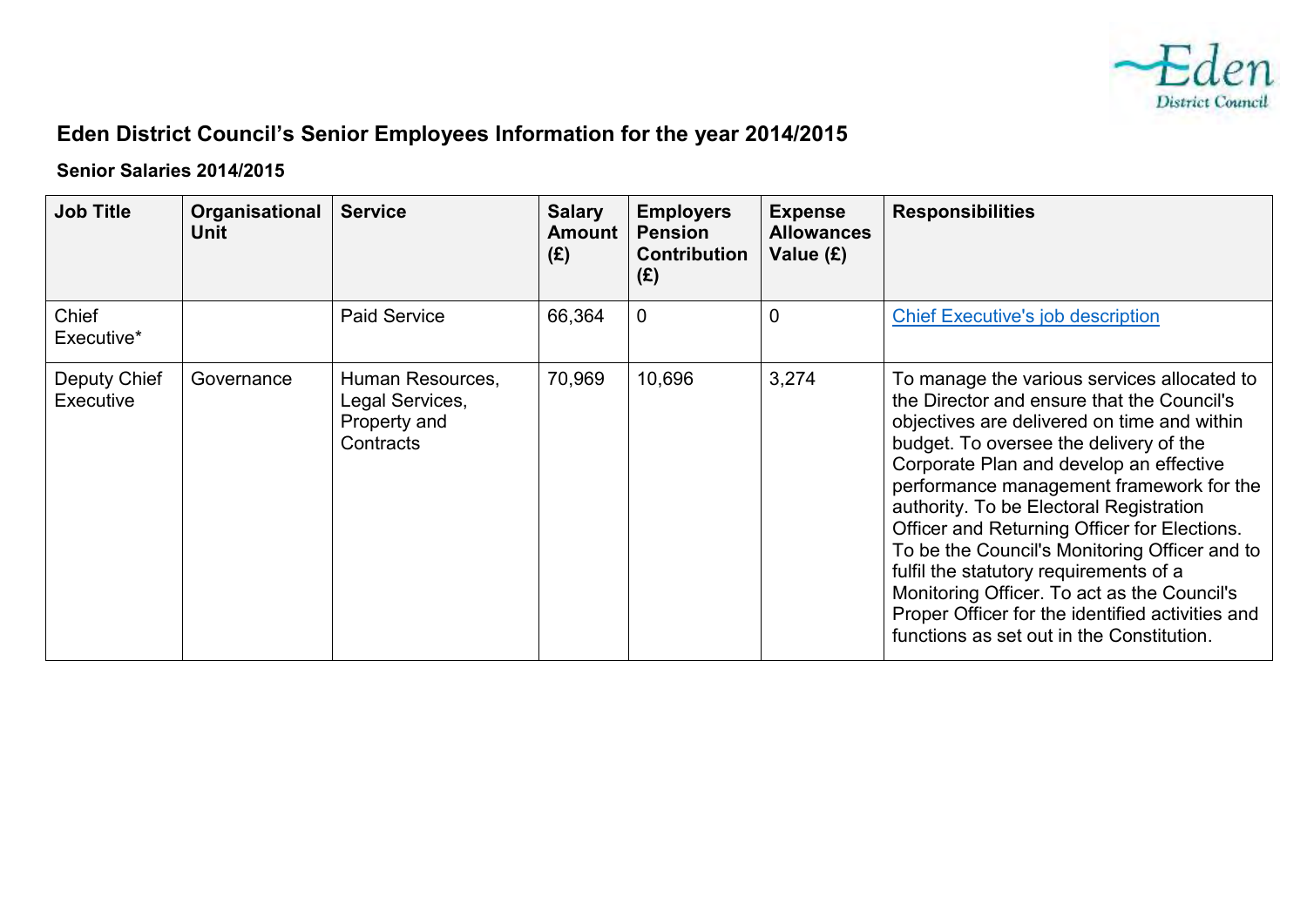| <b>Job Title</b>       | Organisational<br><b>Unit</b> | <b>Service</b>                                                                              | <b>Salary</b><br><b>Amount</b><br>(E) | <b>Employers</b><br><b>Pension</b><br><b>Contribution</b><br>(E) | <b>Expense</b><br><b>Allowances</b><br>Value (£) | <b>Responsibilities</b>                                                                                                                                                                                                                                                                                                                                                                                                                                                                                                                                                                                                                                                                                                                                  |
|------------------------|-------------------------------|---------------------------------------------------------------------------------------------|---------------------------------------|------------------------------------------------------------------|--------------------------------------------------|----------------------------------------------------------------------------------------------------------------------------------------------------------------------------------------------------------------------------------------------------------------------------------------------------------------------------------------------------------------------------------------------------------------------------------------------------------------------------------------------------------------------------------------------------------------------------------------------------------------------------------------------------------------------------------------------------------------------------------------------------------|
| Director of<br>Finance | Finance                       | <b>Customer Services,</b><br><b>Financial Services</b><br>Section, Revenues<br>and Benefits | 67,882                                | 9,892                                                            | 447                                              | To manage, lead and direct the Department<br>of Finance and to provide a full professional<br>service for the Council to embrace the<br>primary functions of financial administration,<br>revenues and benefits, customer services<br>and information technology. To be the<br><b>Council's Senior Information Risk Owner</b><br>(SIRO), Head of Internal Audit, Risk<br>Management lead, Governance lead (joining)<br>with Director of Corporate and Legal<br>Services) be the lead on Members'<br>allowances and the secretary to the<br>Independent Remuneration Panel, be the<br>Accounts and Governance Committee lead,<br>Resources Portfolio lead, business continuity<br>lead, anti-fraud lead and designated anti-<br>money laundering officer. |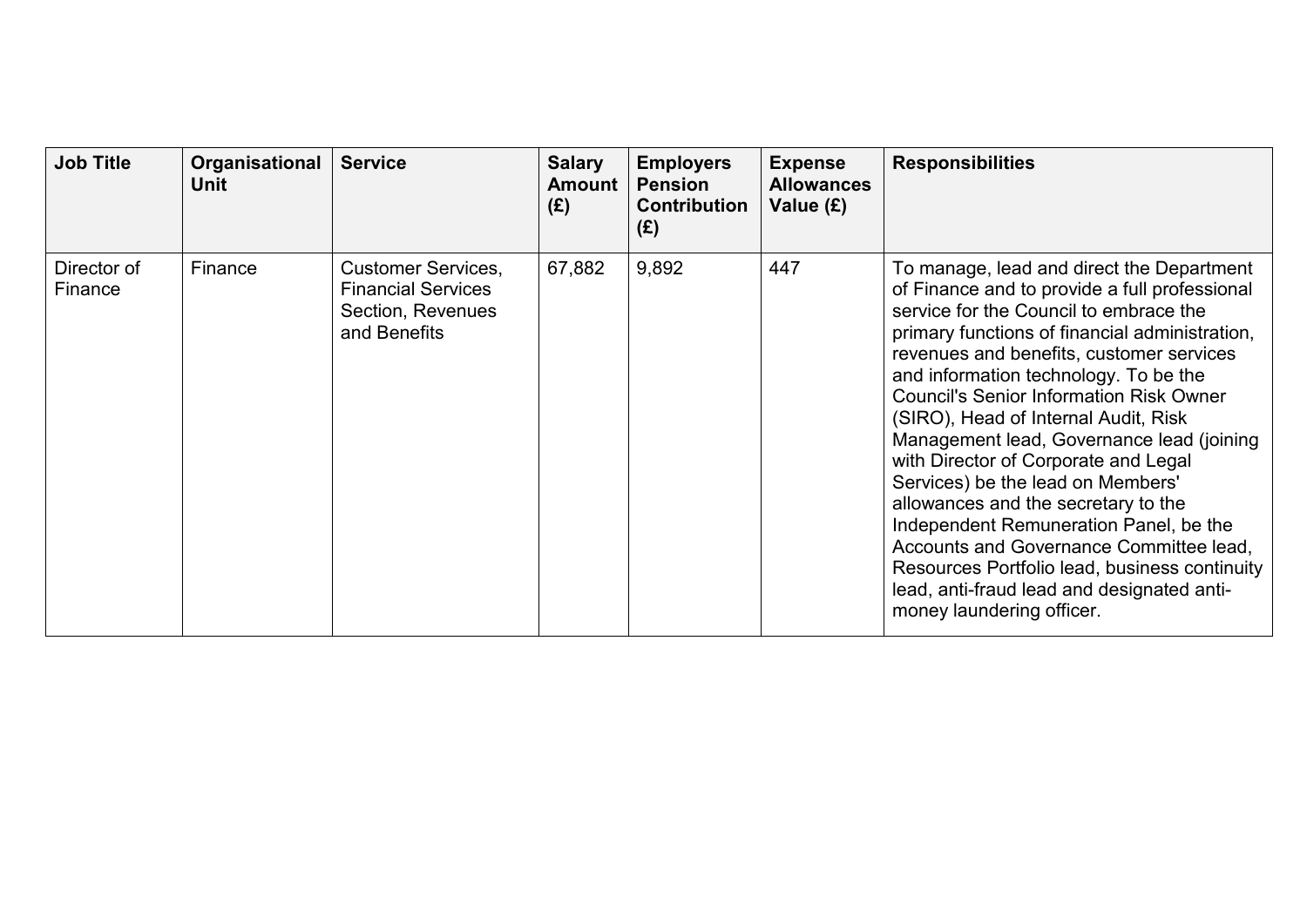| <b>Job Title</b>               | Organisational<br>Unit | <b>Service</b>                                         | <b>Salary</b><br><b>Amount</b><br>(E) | <b>Employers</b><br><b>Pension</b><br><b>Contribution</b><br>(E) | <b>Expense</b><br><b>Allowances</b><br>Value (£) | <b>Responsibilities</b>                                                                                                                                                                                                                                                                                                                                                                                |
|--------------------------------|------------------------|--------------------------------------------------------|---------------------------------------|------------------------------------------------------------------|--------------------------------------------------|--------------------------------------------------------------------------------------------------------------------------------------------------------------------------------------------------------------------------------------------------------------------------------------------------------------------------------------------------------------------------------------------------------|
| Communities<br><b>Director</b> | Communities            | Environmental<br>Services,<br>Communities,<br>Planning | 67,882                                | 9,892                                                            | 215                                              | To manage the various services allocated to<br>the Director and ensure that the Council's<br>objectives are delivered on time and within<br>budget. To be responsible for the effective<br>management of: the Planning service for the<br>Council, the Environment service for the<br>Council, the Council's major service<br>contracts, Council owned land and buildings<br>and community engagement. |

\*The post of Chief Executive is filled under a contract for services with Enterprise Prospects Limited. Payments to this company totalled £66,364 for 2014-2015.